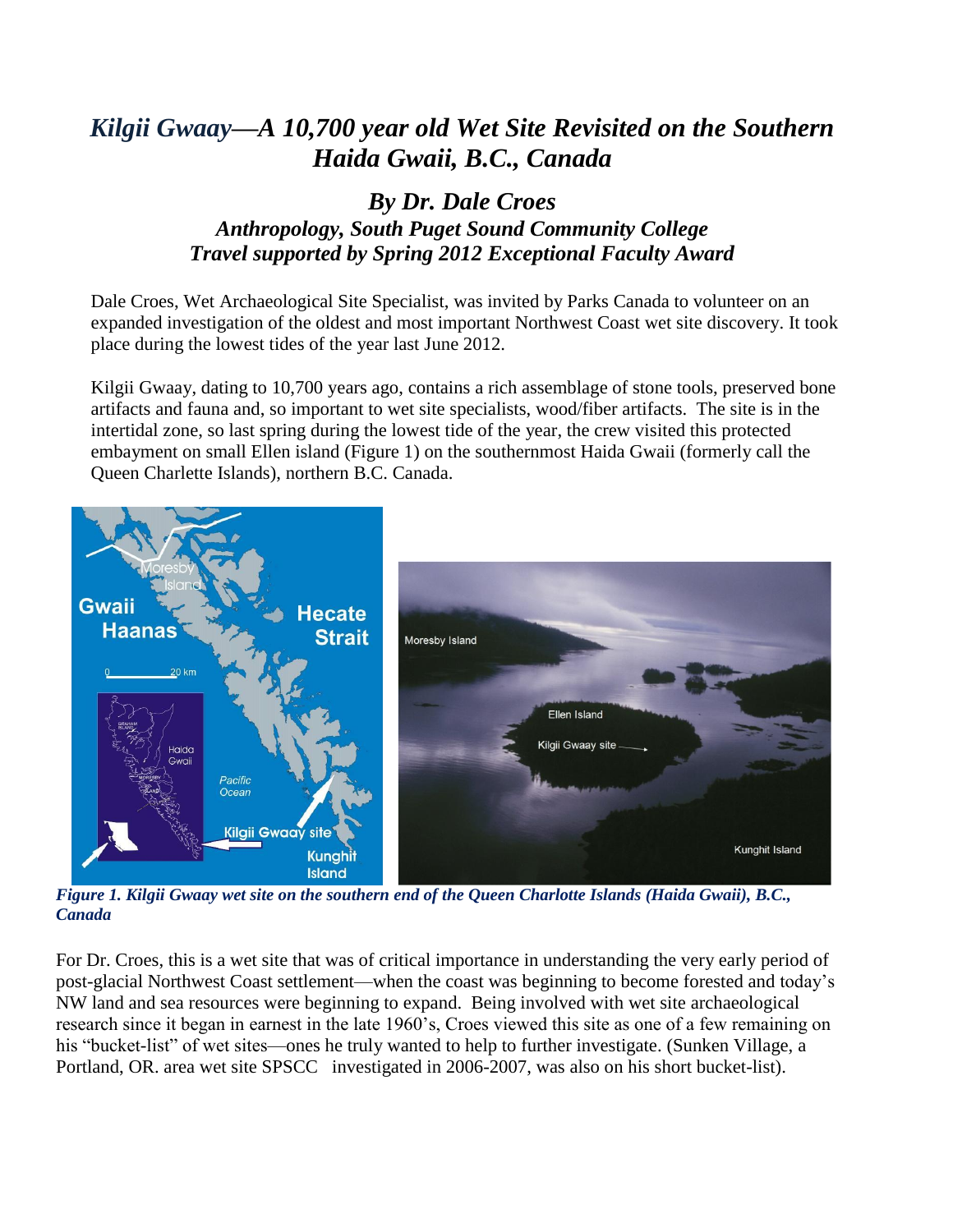Though he still has one remaining wet site on the list, with last Spring's work at Kilgii Gwaii, he feels he has now properly addressed most of his bucket-list!



*Figure 2. Dale Croes (left) helps Director Daryl Fedje (center) and Gwaliga Hart (right, Haida Archaeologist, Parks Canada) remove lithic flakes made of argillite stone (in dust pan) on 1st day of excavation, June 2, 2012 (Al Mackie photograph).*

Kilgii Gwaay was occupied for about 50 years around 10,700 years ago, when sea levels were 5-10 feet below modern levels and rising rapidly towards early and current marine maximums. The site is therefore inter-tidal and the crew had to work with tidal schedules, so sometimes were up by 4:30 am to take advantage of the low tide (Figure 2).

The site was next to a fresh water pond when occupied and several *in situ* wooden stakes, driven at an angle were found near this pond (Figure 3). Researchers believe these were potential frames for racks used to process foods and/or hides.



*Figure 3. One of several* **in situ** *wooden stakes found around the 10,700 year old fresh-water pond (Al Mackie photograph).*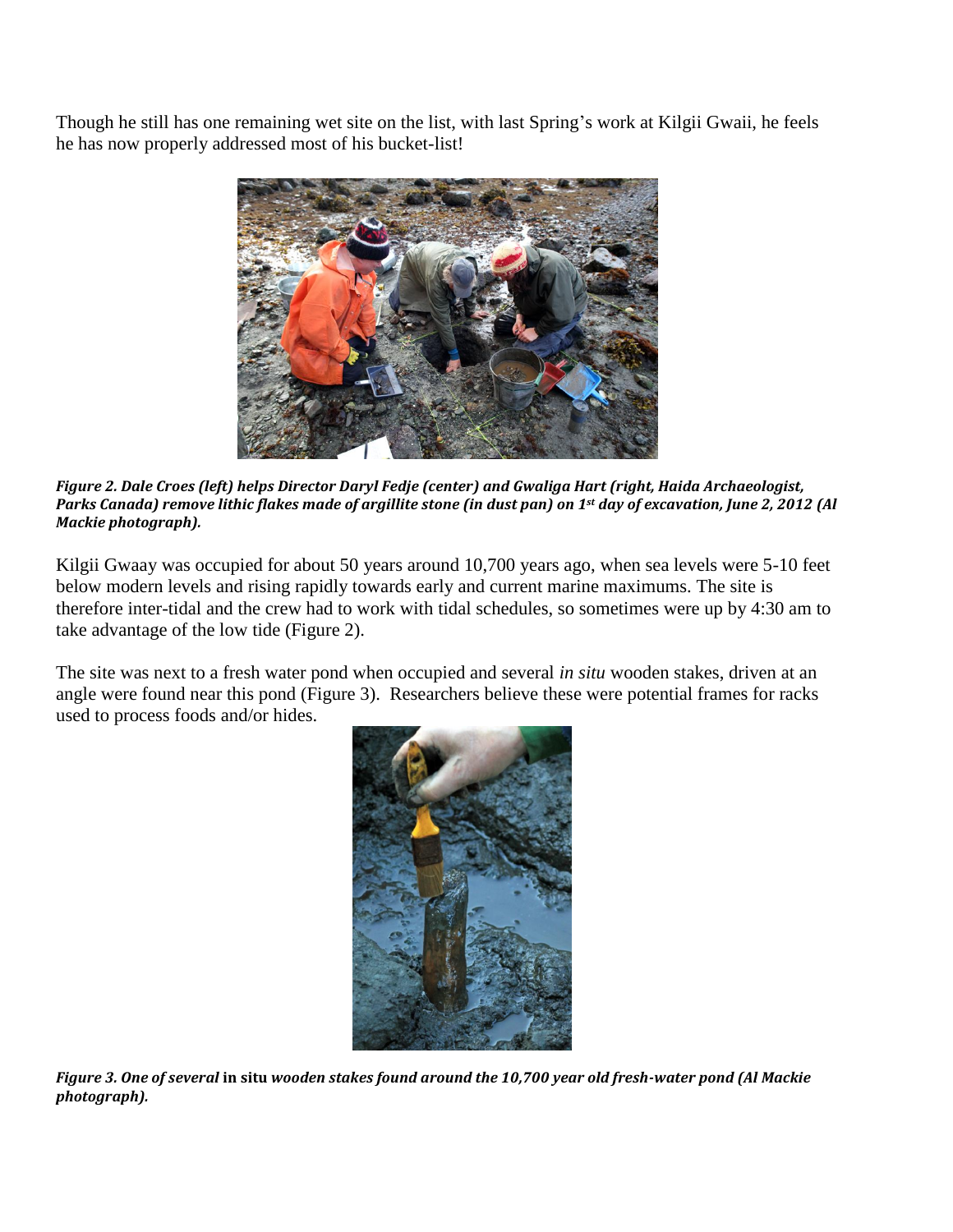Surprisingly the most common faunal remains from the site are black bear bones (Figure 4)—which must have been one of the focuses of hunting at that post-glacial time period.



*Figure 4. Dr. Quentin Mackie, University of Victoria, B.C. and project co-Director, finds a bear canine tooth in screen on first day of excavation (Al Mackie photograph).*

*.*

Also lots of off-shore, often deep-sea fish bones were found—halibut, lingcod, greenling and rockfish so these rakes may be for drying and smoking fish. Concentrations of salmon berry seeds in the pond were found in the peat on the edge of the pond, which may have been dried on the possible rakes, though salmonberries are not the preferred historic berry for drying.

A new discovery in the peat layers of the pond was hair*.* Possibly this is bear hair since they may have been using the fresh water pond to soak bear hides to help in processing them and then scraping the hair off the hides while stretched on these suggested pole rakes. Researchers believe these early NW Coast peoples used hide covered boats since cedar was not available for dugouts and the spruce trees may not have been large enough for dugout canoes at these early times. The hair will be identified this fall, so it will be interesting to see what kind of hair it represents.

Common to the site were wooden wedges, no doubt examples of early uses of wood splitting technologies, being a typical wood working artifact into the contact period (Figures 5-6). These wooden wedges demonstrate the success of this wood working technology for at least 10,000+ years, as a major way to split wood such as in forming planks.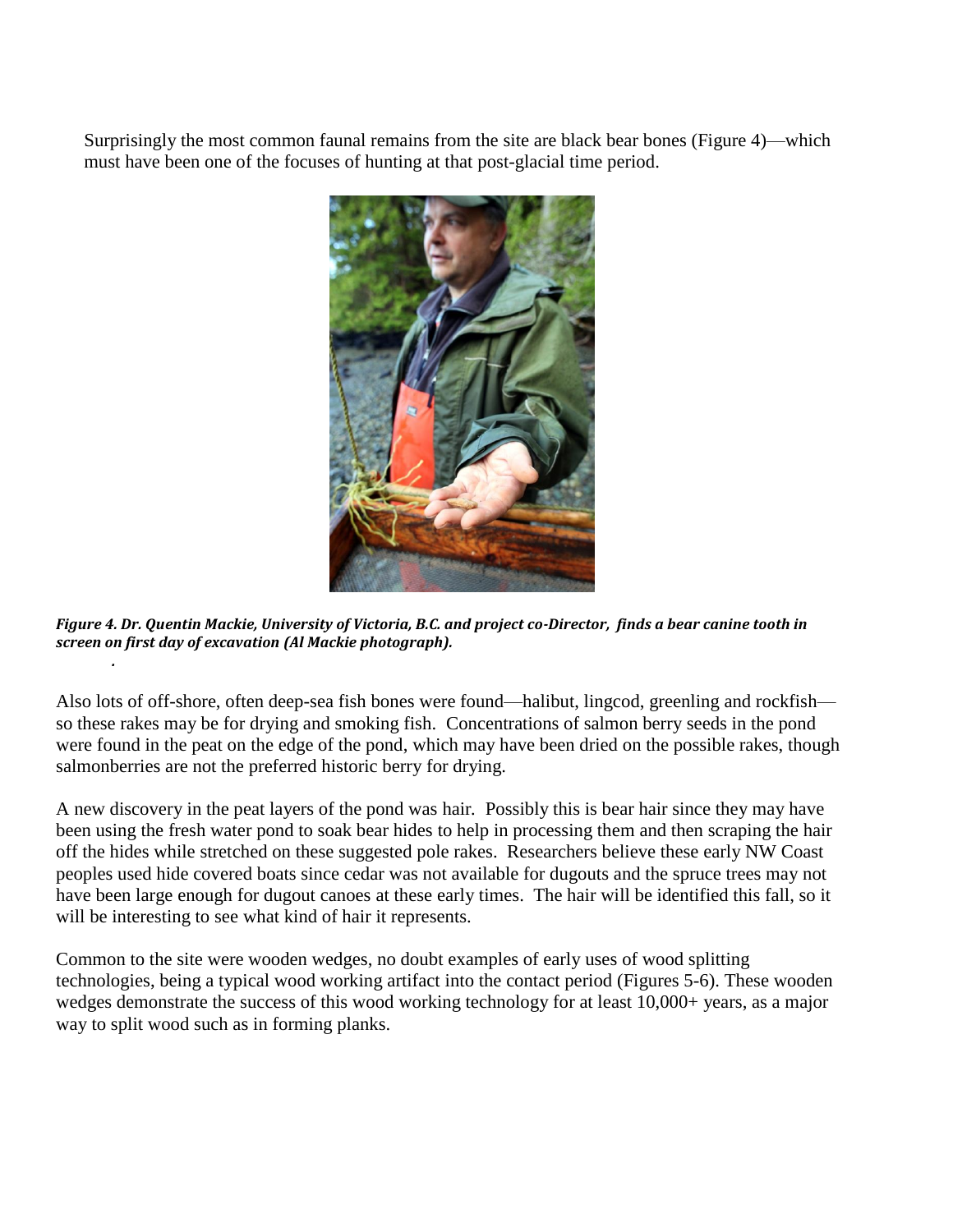

*Figure 5. Splitting end of 10,700 year old formed wooden wedge found this spring at the site (Al Mackie photograph).*

*.*



*Figure 6. Another wooden wedge tip and wood chip from woodworking found this spring at the site (Al Mackie photograph).*